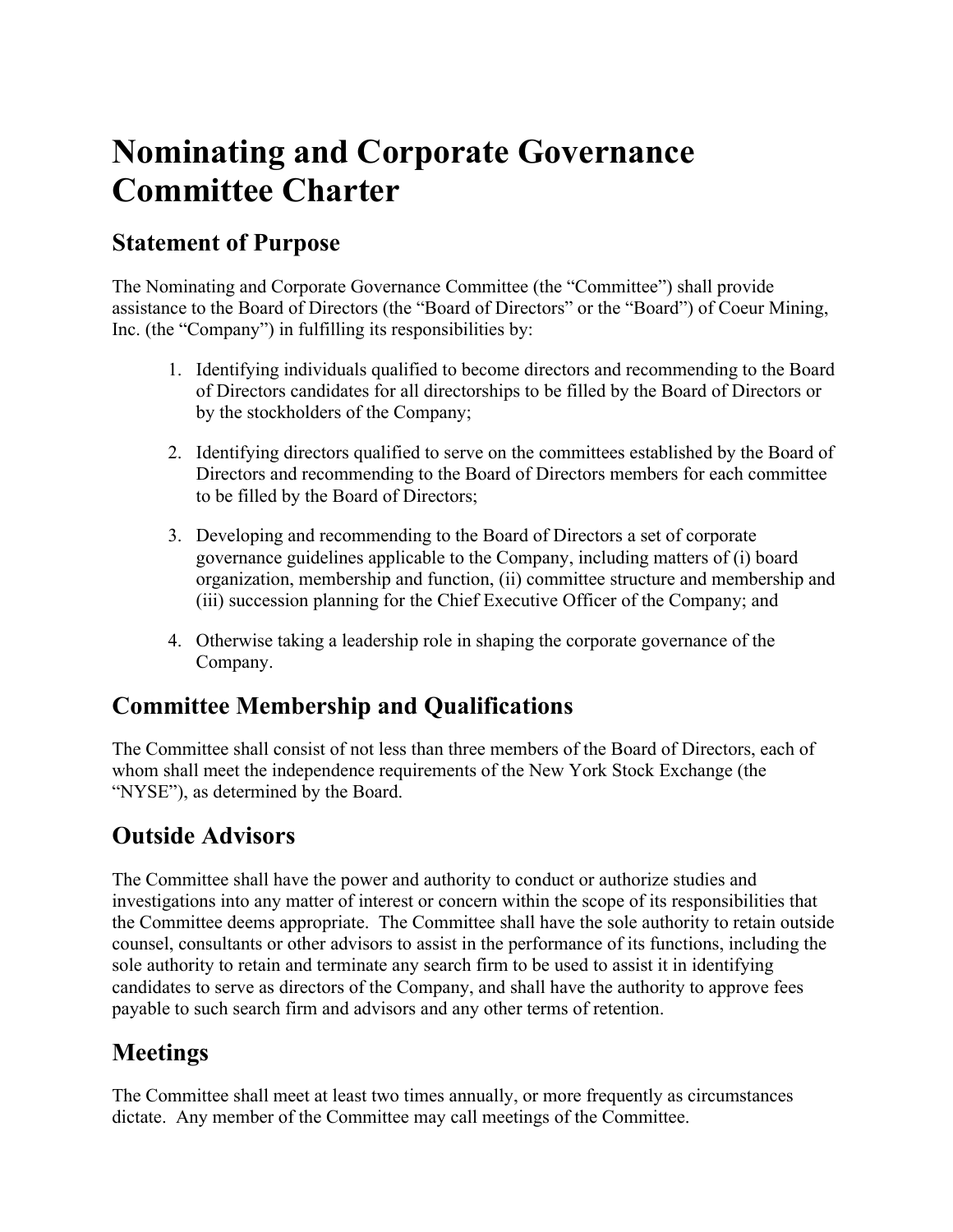The Committee may invite to its meetings any officer or director of the Company as it deems appropriate in order to carry out its responsibilities. The Committee shall not have the authority to delegate any of its responsibilities to a subcommittee of the Committee.

The Committee shall report regularly to the Board of Directors (i) following meetings of the Committee, (ii) with respect to such other matters as are relevant to the Committee's discharge of its responsibilities and (iii) with respect to such recommendations as the Committee may deem appropriate. The report to the Board of Directors may take the form of an oral report by the Committee's Chairperson or any other member of the Committee designated by the Committee to make such report.

The Committee shall maintain minutes or other records of meetings and activities of the Committee.

## **Chairperson**

The Chairperson of the Committee shall be appointed by the Board of Directors in consultation with the Chairman of the Board of Directors. The Chairperson will chair all regular sessions of the Committee and, in consultation with the Chairman of the Board of Directors, set the agendas for Committee meetings.

### **Appointment and Removal of Committee Members**

The members of the Committee shall be appointed by the Board of Directors annually or as necessary to fill vacancies. Each member shall serve until his or her successor is duly elected and qualified or until such member's earlier resignation or removal. Any member of the Committee may be removed, with or without cause, by a majority vote of the Board of Directors.

### **Responsibilities and Duties**

In furtherance of its purpose set forth above, the Committee's responsibilities and duties shall include the following:

#### **Recommendations Relating to the Selection of Director Candidates, Director Independence and Related Person Transactions.**

- 1. The Committee shall develop and recommend to the Board criteria for selection of potential directors, and periodically review these criteria, taking into account all factors it considers appropriate, which may include strength of character, mature judgment, independence, professional experience, industry knowledge, financial acumen, personal accomplishments, career specialization, relevant technical skills, diversity of viewpoints, background and experience in light of the needs of the Company.
- 2. The Committee shall identify individuals believed to be qualified as candidates to serve on the Board of Directors and recommend to the Board of Directors candidates for all directorships to be filled by the Board of Directors or by the stockholders at an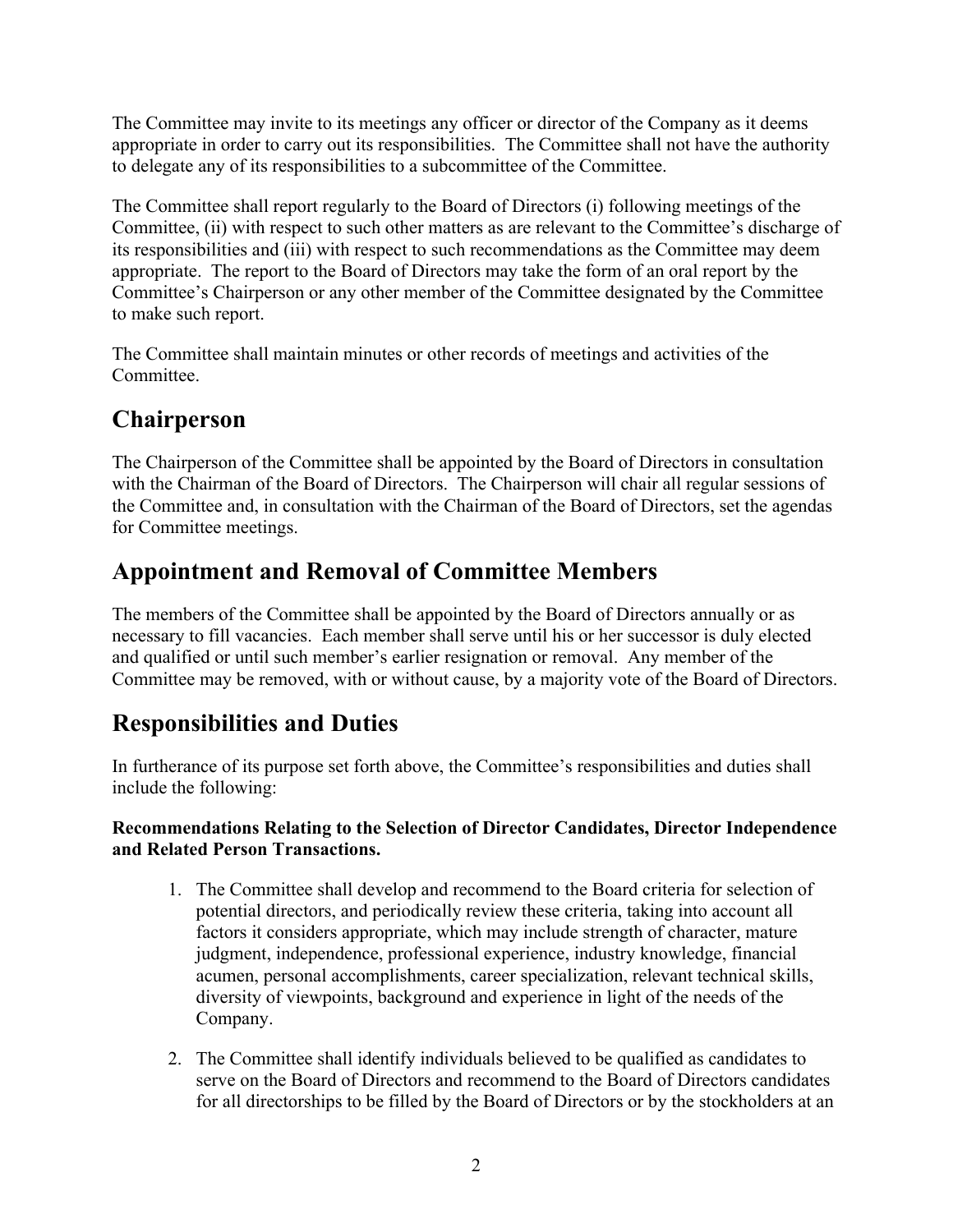annual or special meeting. In identifying candidates for membership on the Board of Directors, the Committee shall take into account the criteria for selection established by the Board and the extent to which the candidate would fill a present need on the Board of Directors. In fulfilling its responsibilities as outlined above, the Committee shall consult from time to time, as appropriate, with the Chairman of the Board of Directors. As part of the search process for each new director, the Committee seeks to include women and ethnically and racially diverse candidates in any potential candidate pool and may focus on specific skills and experience of particular importance at the time in order to enhance the overall balance and effectiveness of the Board.

- 3. The Committee shall establish procedures for the consideration of Board of Directors candidates recommended for the Committee's consideration by the Company's stockholders.
- 4. The Committee shall review the qualifications of existing and potential Board members on at least an annual basis and make recommendations to the full Board of Directors whether they should stand for re-election.
- 5. The Committee shall recommend to the Board the removal of a director where appropriate.
- 6. The Committee shall assess and make recommendations to the Board regarding the independence of director nominees and existing Board members, the independence and financial literacy of the Audit Committee members and whether at least one member of the Audit Committee qualifies as an audit committee financial expert.
- 7. The Committee shall consider and make recommendations to the Board of Directors on matters relating to the retirement of Board members, including term limits or age caps.
- 8. The Committee shall conduct all necessary and appropriate inquiries into the backgrounds and qualifications of possible candidates.
- 9. The Committee shall recommend to the Board standards for determining director independence consistent with the requirements of the Securities and Exchange Commission, the NYSE and other applicable guidelines on best practices.
- 10. The Committee shall consider possible conflicts of interest of members of the Board of Directors and executive officers and shall review directorships at other for-profit organizations offered to directors and executive officers of the Company.
- 11. The Committee shall be responsible for overseeing the implementation of the Company's Policies and Procedures Regarding Related Person Transactions.
- 12. The Committee shall review the composition and size of the Board of Directors to assess whether the skills, experience, characteristics and other criteria established by the Board are currently represented on the Board as a whole and in individual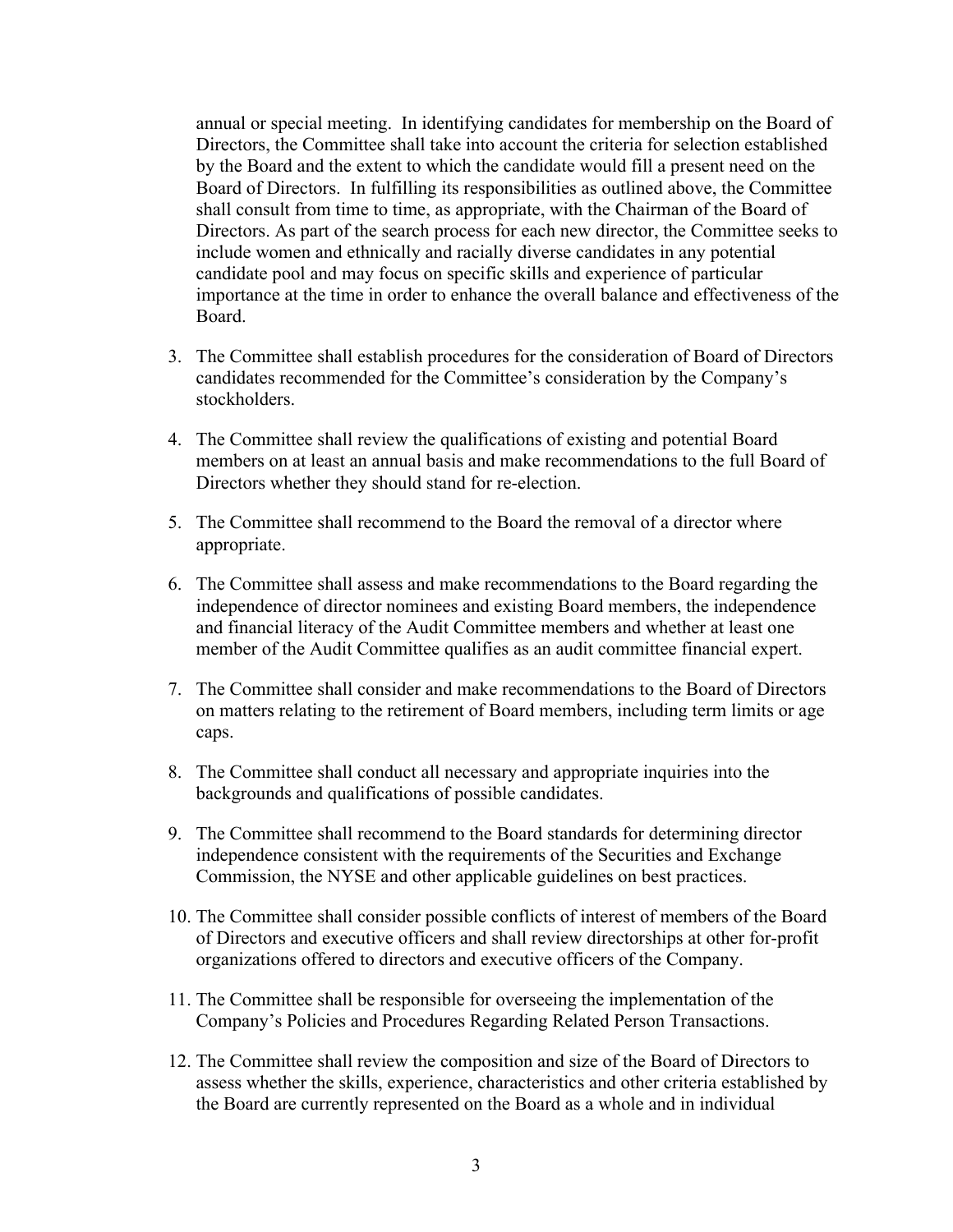directors, assess the criteria that may be needed in the future and make recommendations, as the Committee deems appropriate, regarding the composition and size of the Board of Directors in order to provide the Board has the requisite expertise and its membership consists of persons with sufficiently diverse and independent backgrounds and viewpoints. In fulfilling this responsibility, the Committee shall, as appropriate, consult with the Chairman of the Board of Directors.

- 13. The Committee shall periodically review the orientation process for all new directors and ongoing education for directors.
- 14. The Committee shall review and assess the channels through which the Board of Directors receives information, and the quality and timeliness of information received.

#### **Committee Selection and Composition**

- 15. The Committee shall recommend members of the Board of Directors to serve on the committees of the Board, giving consideration to the criteria for service on each committee as set forth in the charter for such committee, as well as to any other factors the Committee deems relevant, and, where appropriate, make recommendations regarding the removal of any member of any committee. In fulfilling this responsibility, the Committee shall, as appropriate, consult with the Chairman of the Board of Directors.
- 16. The Committee shall recommend members of the Board of Directors to serve as the Chairperson of the committees of the Board of Directors. In fulfilling this responsibility, the Committee shall, as appropriate, consult with the Chairman of the Board of Directors.
- 17. The Committee shall make recommendations to the Board regarding the purpose, structure and operations of the various committees of the Board of Directors, the qualifications and criteria for membership on each committee of the Board and make any recommendations regarding periodic rotation of directors among the committees and any term limitations of service on any Board committee.
- 18. The Committee shall periodically review the charter and composition of each committee of the Board of Directors and make recommendations to the Board for the creation of additional committees or the elimination of Board committees.

#### **Corporate Governance**

19. The Committee shall consider the adequacy of the certificate of incorporation and bylaws of the Company and recommend to the Board of Directors, as conditions dictate, that the Board of Directors amend by-laws of the Company and/or propose amendments to the certificate of incorporation and, if applicable, by-laws for consideration by the Company's stockholders, as appropriate.